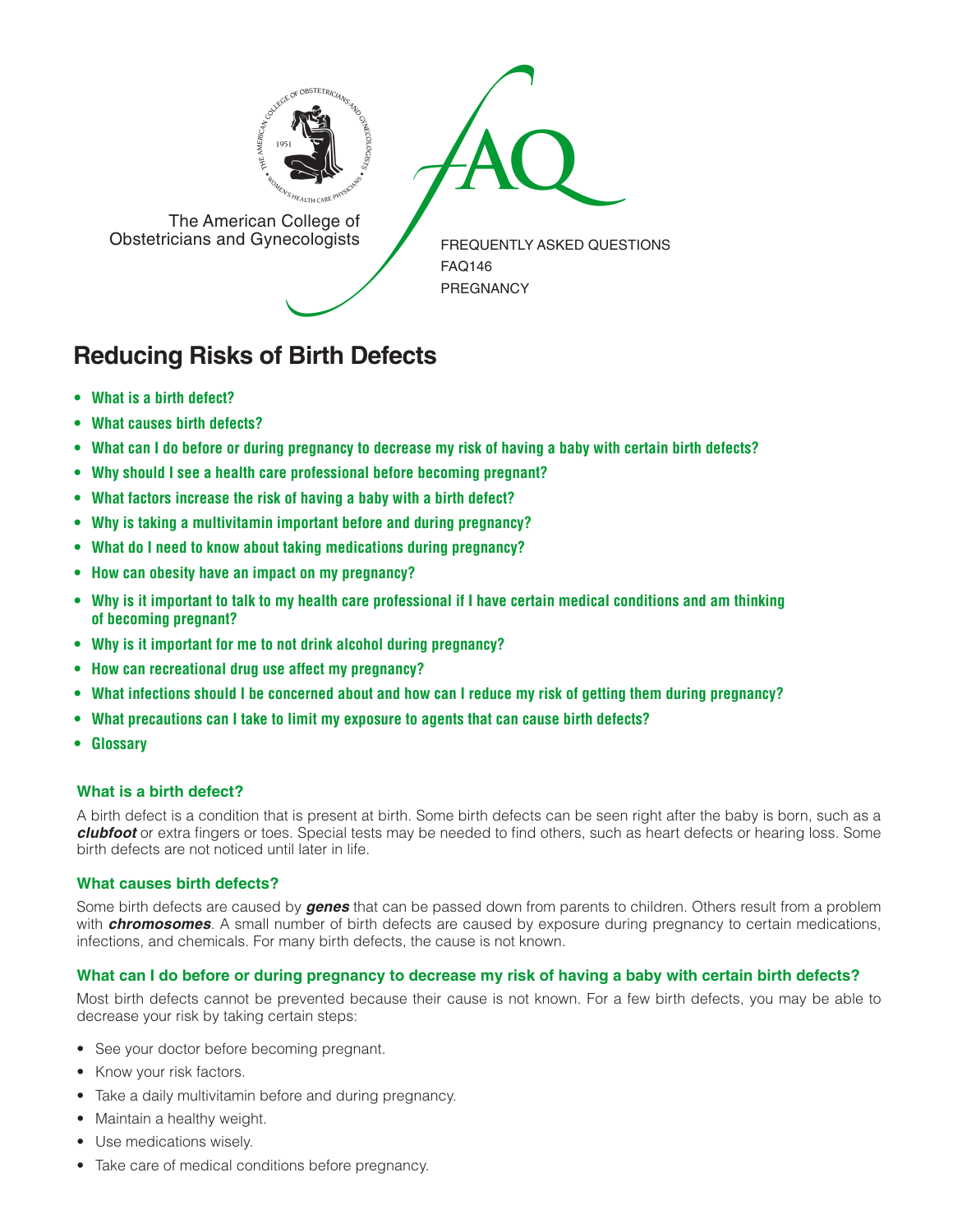- Do not use alcohol or illegal drugs.
- Prevent infections.
- Avoid known harmful agents.

## **Why should I see a health care professional before becoming pregnant?**

Scheduling a health care visit before becoming pregnant is a good idea. Along with getting advice about diet and exercise from your health care professional, you can discuss whether you have any factors that increase the risk of having a child with a birth defect. If you have a medical condition, you also can discuss any special care that you may need before or during pregnancy.

#### **What factors increase the risk of having a baby with a birth defect?**

You may be at an increased risk of having a baby with a birth defect if you

- are older
- have a family or personal history of birth defects
- have had a child with a birth defect
- use certain medicines around the time you become pregnant
- have a medical condition such as diabetes or *obesity*
- use recreational drugs or drink alcohol during pregnancy

If you have any risk factors, your health care professional may recommend special tests or other steps that may help reduce your risk. For example, if you have a personal or family history of birth defects, genetic counseling and testing may be recommended.

## **Why is taking a multivitamin important before and during pregnancy?**

Prenatal vitamin supplements contain the recommended amounts of the vitamins and minerals you will need during your pregnancy, such as vitamins A, C, and D; *folic acid*; and minerals such as iron. Taking 400 micrograms of folic acid daily for at least 1 month before pregnancy and during pregnancy helps prevent major birth defects of the baby's brain and spine called *neural tube defects*. Most prenatal and "women's formula" multivitamin supplements contain 400–800 micrograms of folic acid.

#### **What do I need to know about taking medications during pregnancy?**

A few medications have been linked to birth defects. You should tell anyone who prescribes drugs for you that you are pregnant or thinking of becoming pregnant. This includes doctors you see for nonpregnancy problems, mental health care providers, and your dentist. Also, check with your health care professional before taking any over-the-counter drug, such as pain relievers, laxatives, cold or allergy remedies, vitamins, herbal products, and skin treatments. A good source for information about the safety or risk of specific drugs and other agents during pregnancy is the Organization of Teratology Information Specialists' web site at www.mothertobaby.org.

#### **How can obesity have an impact on my pregnancy?**

Women who are obese (defined as having a *body mass index [BMI]* of 30 or greater) when they become pregnant have an increased risk of having babies with certain birth defects than women who are a normal weight. Among the most common obesity-related birth defects are neural tube defects, heart defects, and cleft palate. If you are planning a pregnancy, the best way to prevent problems caused by obesity is to be at a normal weight before you become pregnant.

## **Why is it important to talk to my health care professional if I have certain medical conditions and am thinking of becoming pregnant?**

Some medical conditions—such as *diabetes mellitus*, high blood pressure, and seizure disorders—may increase the risk of having a baby with certain birth defects. If you have a medical condition, see your health care professional to discuss any changes you need to make in your diet, medication, or other areas to bring the condition under control before you try to become pregnant.

## **Why is it important for me to not drink alcohol during pregnancy?**

Alcohol use during pregnancy is a leading cause of birth defects. "Fetal alcohol spectrum disorders" is a term that describes different effects that can occur in the *fetus* when a woman drinks during pregnancy. These effects may include physical, behavioral, and learning disabilities that can last a lifetime. One of the most serious effects of drinking during pregnancy is *fetal alcohol syndrome*. Birth defects caused by alcohol are 100% preventable by avoiding all alcohol while you are pregnant.

#### **How can recreational drug use affect my pregnancy?**

Use of illegal drugs (such as heroin, cocaine, methamphetamines, and marijuana) and prescription drugs used for nonmedical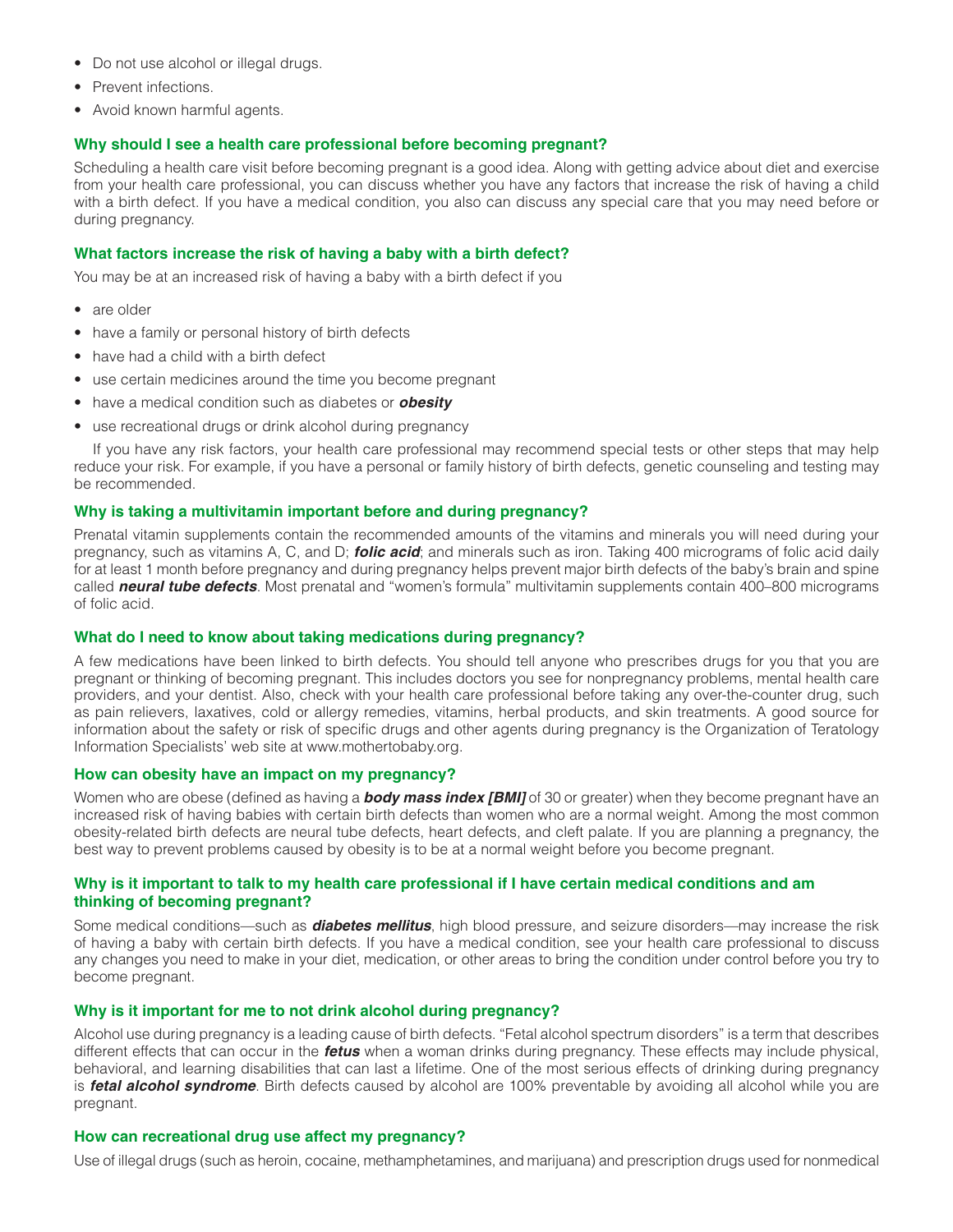reasons (such as oxycodone) can harm your baby. Some drugs cause growth problems in the baby. Others may cause long-term emotional, behavioral, and learning problems. Many drugs increase the risk of *preterm* birth and other serious birth problems. You should avoid all use of these drugs during pregnancy.

## **What infections should I be concerned about and how can I reduce my risk of getting them during pregnancy?**

Some infections can increase the risk of birth defects and other problems during pregnancy for you and your growing baby:

- *Rubella* (German measles) is a viral infection that usually causes a mild rash and a low fever. Having rubella during pregnancy can cause miscarriage or result in deafness, intellectual disability, heart defects, and blindness in your newborn. There is a vaccine against rubella, but it is not recommended for pregnant women. If you have not already had the disease or been vaccinated, you should be vaccinated against rubella and wait at least 1 month before becoming pregnant.
- *Toxoplasmosis* is a disease caused by a parasite that lives in soil. You can become infected by eating raw or undercooked meat or unwashed vegetables or by coming into contact with animal feces, especially from cats that go outdoors. If you are infected for the first time while you are pregnant, you can pass the disease on to your baby. Toxoplasmosis can cause birth defects, including hearing loss, vision problems, and intellectual disability. Make sure that you eat well-cooked meat and wear gloves while gardening or handling unwashed vegetables. If you have an outdoor cat that uses a litter box, have someone else empty it. If you must empty the litter box, use gloves and wash your hands well after doing so.
- *Sexually transmitted infections (STIs)* can cause serious birth defects. Treating an STI—preferably before you become pregnant—may prevent or reduce harm to the fetus.
- *Cytomegalovirus (CMV)* is a common viral infection. Most CMV infections cause no significant problems. If you are infected for the first time when you are pregnant, CMV can infect the fetus. In a small number of cases, the infection can cause intellectual disability, hearing loss, and vision problems. CMV can be spread by contact with an infected child's urine or other body fluids. Pregnant women who work with young children, such as day care workers or health care workers, should take steps to prevent infection, such as wearing gloves when changing diapers. Frequent handwashing also is recommended.

## **What precautions can I take to limit my exposure to agents that can cause birth defects?**

A few precautions that are recommended for all pregnant women include the following:

- Limit your exposure to mercury by not eating eat shark, swordfish, king mackerel, or tilefish. Limit eating white (albacore) tuna to 6 ounces a week. You do not have to avoid all fish during pregnancy. In fact, fish and shellfish are nutritious foods with vital nutrients for a pregnant woman and her growing baby. Be sure to eat at least 8–12 ounces of low-mercury fish and shellfish per week.
- Avoid exposure to lead. Lead can be found in old paint, construction materials, alternative medicines, and items made in foreign countries, such as jewelry and pottery.
- Avoid taking high levels of vitamin A. Very high levels of vitamin A have been linked to severe birth defects. You should consume no more than 10,000 international units of vitamin A a day.

#### **Glossary**

*Body Mass Index (BMI):* A number calculated from height and weight that is used to determine whether a person is underweight, normal weight, overweight, or obese.

*Chromosomes:* Structures that are located inside each cell in the body and contain the genes that determine a person's physical makeup.

*Clubfoot:* A birth defect in which the foot is misshaped and twisted out of position.

**Cytomegalovirus (CMV):** A virus that can be transmitted to a fetus if a woman becomes infected during pregnancy. It can cause hearing loss, intellectual disability, and vision problems in infected infants.

**Diabetes Mellitus:** A condition in which the levels of sugar in the blood are too high.

*Fetal Alcohol Syndrome:* The most severe disorder resulting from alcohol use during pregnancy. It can cause abnormalities in brain development, physical growth, and facial features.

*Fetus:* The developing organism in the uterus from the ninth week of pregnancy until the end of pregnancy.

*Folic Acid:* A vitamin that has been shown to reduce the risk of certain birth defects when taken in sufficient amounts before and during pregnancy.

*Genes:* Segments of DNA that contain instructions for the development of a person's physical traits and control of the processes in the body. They are the basic units of heredity and can be passed down from parent to offspring.

*Neural Tube Defects:* Birth defects that result from incomplete development of the brain, spinal cord, or their coverings.

**Obesity:** A condition characterized by excessive body fat.

**Preterm:** Born before 37 weeks of pregnancy.